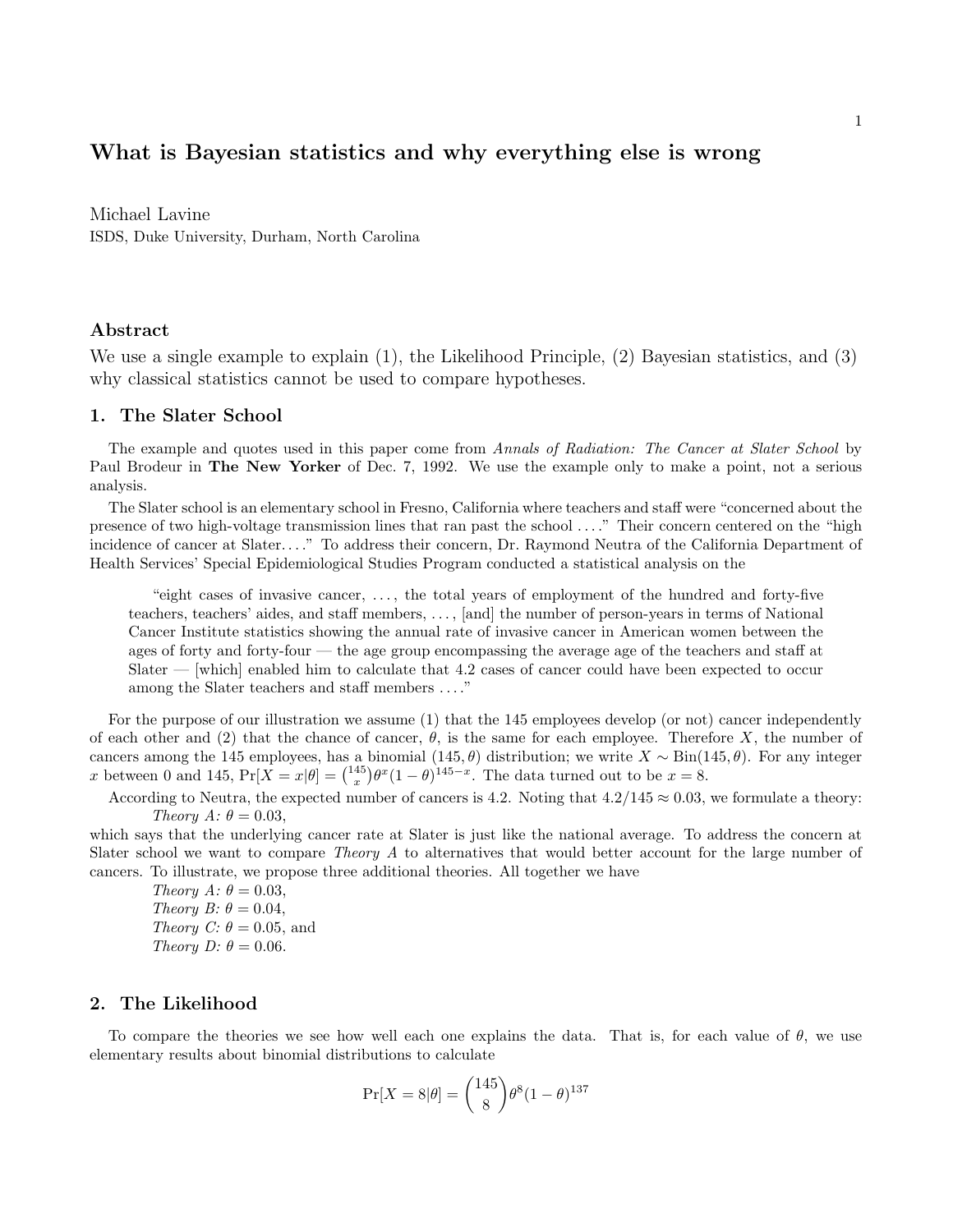which says how well each value of  $\theta$  explains the observed data  $X = 8$ . The results are

$$
Pr[X = 8|\theta = .03] \approx 0.036
$$
  
\n
$$
Pr[X = 8|\theta = .04] \approx 0.096
$$
  
\n
$$
Pr[X = 8|\theta = .05] \approx 0.134
$$
  
\n
$$
Pr[X = 8|\theta = .06] \approx 0.136,
$$

or roughly in the ratio of 1:3:4:4. Thus we can make statements such as "*Theory B* explains the data about 3 times as well as Theory A"; Theory C explains the data slightly better than Theory B"; and "Theories C and D explain the data about equally well."

One point to notice is that  $Pr[X|\theta]$  is a function of two variables: X and  $\theta$ . Once  $X = 8$  has been observed, then  $Pr[X = 8|\theta]$  describes how well each theory, or value of  $\theta$ , explains the data. It is a function only of  $\theta$ ; no value of X other than 8 is relevant. For instance,  $Pr[X = 9|\theta = .03]$  is irrelevant because it does not describe how well any theory explains the data. This principle is central to Bayesian thinking and is called the Likelihood Principal. The Likelihood Principal says that once X has been observed, say  $X = x$ , then no other value of X matters and we should treat  $Pr[X|\theta]$  simply as  $Pr[X = x|\theta]$ , a function only of  $\theta$ . A more complete explanation and many thought provoking examples can be found in Berger and Wolpert, 1988. The function  $\ell(\theta) = \Pr[X = 8|\theta]$  is called the likelihood function.

The likelihood function says how well each theory explains the data and therefore contains all the information for distinguishing among theories based on the data. For some purposes computing the likelihood function is all that is necessary. But for other purposes it might be useful to combine the information in the Slater data with information from other sources. That is the subject of the next section.

## 3. A Bayesian Analysis

In fact, there are other sources of information about whether cancer can be induced by proximity to high-voltage transmission lines. Here we consider just two. First, there have been epidemiological studies, some showing a positive correlation between cancer rates and proximity and others failing to show such correlations. And second, there have been statements from physicists and biologists that the energy in magnetic fields associated with highvoltage transmission lines (purported to be the cause of increased cancer rates) is too small to have an appreciable biological effect.

The information is inconclusive. For the sake of illustration, suppose we judge the arguments on the two sides of the issue to be equally strong. We can summarize that judgement with a statement such as "Theory A is just as likely to be true as false" and express it mathematically as  $Pr[A] \approx 1/2 \approx Pr[B] + Pr[C] + Pr[D]$ . And suppose further that we have no information to suggest that any of  $B$ ,  $C$  or  $D$  is more likely than any other. We can express that as  $Pr[B] \approx Pr[C] \approx Pr[D] \approx 1/6$ . All together we have

$$
\Pr[A] \approx 1/2 \qquad \Pr[B] \approx \Pr[C] \approx \Pr[D] \approx 1/6.
$$

These probabilities are called the *prior* distribution. Their interpretation is that they summarize our knowledge about  $\theta$  prior to incorporating the information from Slater.

An application of Bayes' Theorem, or simply the definition of conditional probability yields

$$
Pr[A|X = 8] = \frac{Pr[A \text{ and } X = 8]}{Pr[X = 8]}
$$
\n
$$
= \frac{Pr[A \text{ and } X = 8] + Pr[B \text{ and } X = 8] + Pr[C \text{ and } X = 8] + Pr[D \text{ and } X = 8]}{Pr[A] Pr[X = 8|A] + Pr[B] Pr[X = 8|B] + Pr[C] Pr[X = 8|C] + Pr[D] Pr[X = 8|D]}
$$
\n
$$
\approx \frac{(1/2)(.036)}{(1/2)(.036) + (1/6)(.096) + (1/6)(.134) + (1/6)(.136)}
$$
\n
$$
\approx 0.23.
$$
\n(1)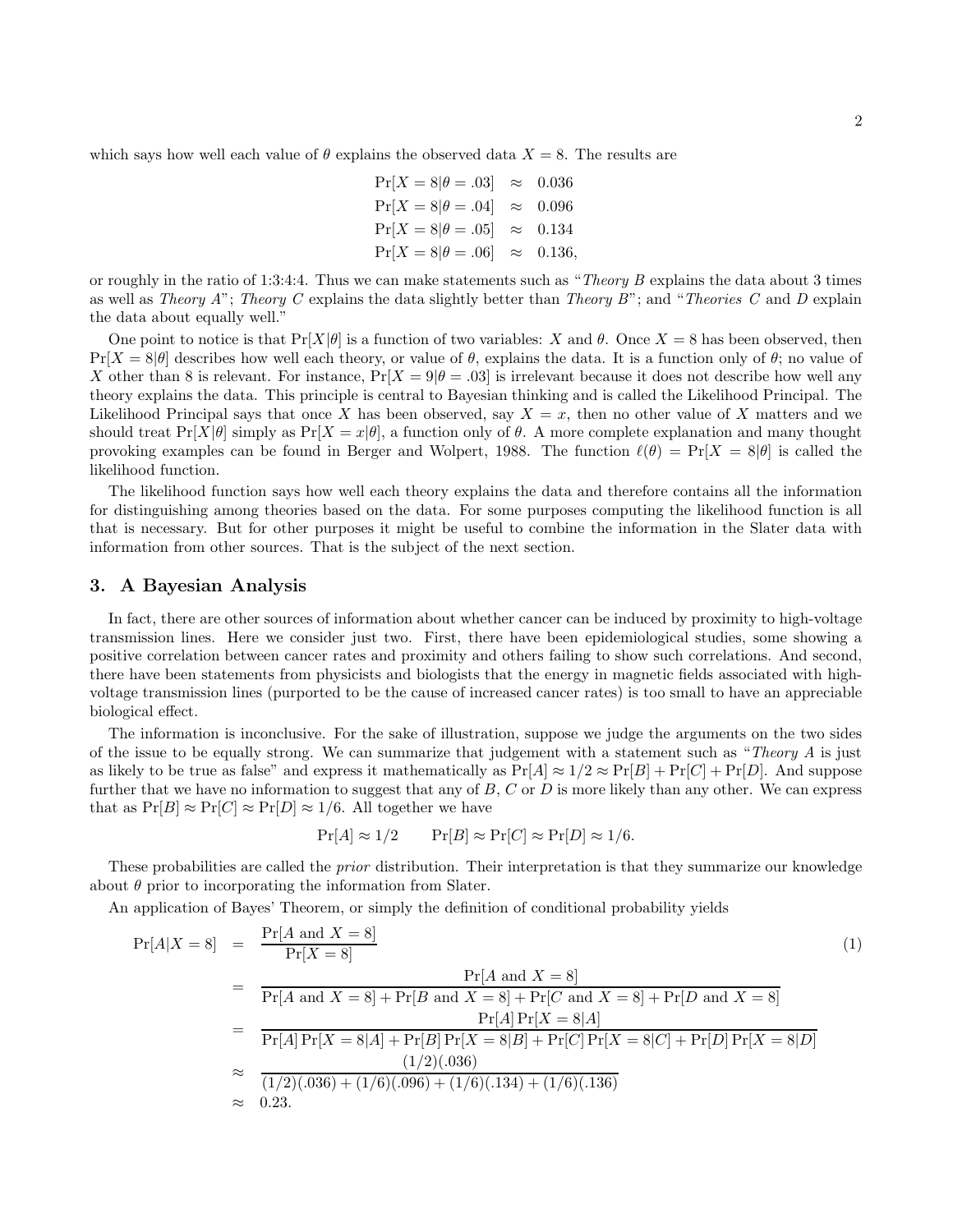Similar calculations yield

$$
Pr[A|X = 8] \approx 0.23
$$
  $Pr[B|X = 8] \approx 0.21$   $Pr[C|X = 8] \approx Pr[D|X = 8] \approx 0.28.$ 

These probabilities are called the posterior distribution. Their interpretation is that they summarize our knowledge about  $\theta$  after incorporating the information from Slater. We can make such statements as "The four theories" seem about equally likely." and "The odds are about 3 to 1 that the underlying cancer rate at Slater is higher than 0.03."

A Bayesian analysis uses the posterior distribution to summarize the state of our knowledge. The posterior distribution combines information from the data at hand expressed through the likelihood function, with other information expressed through the prior distribution.

## 4. A non-Bayesian Analysis

Classical statisticians, to test the hypothesis  $H_0$ :  $\theta = .03$  against the alternative hypothesis  $H_1$ :  $\theta > .03$ , calculate the P-value, defined as the probability under  $H_0$  of observing an outcome at least as extreme as the outcome actually observed. In other words,

$$
P-value = Pr[X = 8|\theta = .03] + Pr[X = 9|\theta = .03] + Pr[X = 10|\theta = .03] + \cdots + Pr[X = 145|\theta = .03]
$$

which, for the Slater problem, turns out to be P-value  $\approx 0.07$ .

We claim the P-value should not be used to compare hypotheses because

- 1. hypotheses should be compared by how well they explain the data,
- 2. the P-value does not account for how well the alternative hypotheses explain the data, and
- 3. the summands  $Pr[X = 9|\theta = .03], \ldots, Pr[X = 145|\theta = .03]$  are irrelevant because they do not describe how well any hypothesis explains any observed data.

The P-value does not obey the Likelihood Principle because it uses  $Pr[X = x|\theta]$  for values of x other than the observed value of  $x = 8$ . The same is true for all classical hypothesis tests and confidence intervals. They do not obey the Likelihood Principle and cannot be used to compare scientific theories or hypotheses. See Berger and Wolpert, 1988 for a full explanation.

## 5. Discussion

Using the Slater school as an example we have illustrated the Likelihood Principle, a Bayesian analysis and a non-Bayesian analysis. In the interest of directness we have so far ignored several points which we now treat more fully.

• Our analysis used four discrete values of  $\theta$ . A better approach is to treat  $\theta$  as continuous with values between 0 and 1. The likelihood function is still  $\ell(\theta) = \binom{145}{8} \theta^8 (1-\theta)^{137}$ . It is plotted in Figure 1.

#### Figure 1 about here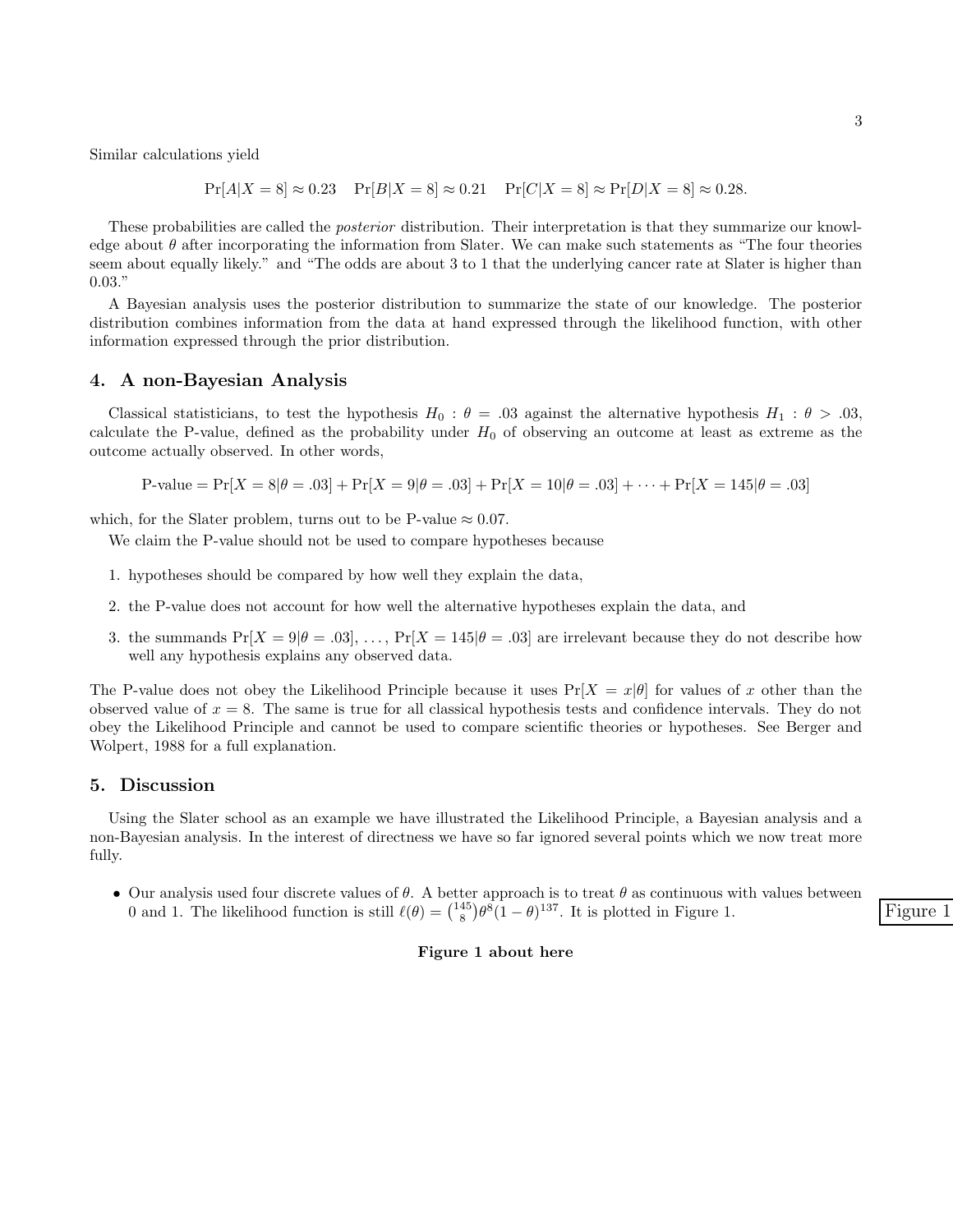

**Figure 1.** The likelihood function  $\ell(\theta) = \Pr[X = 8|\theta] \propto \theta^8(1-\theta)^{137}$ 

A continuous treatment would entail the use of prior and posterior probability density functions  $f(\theta)$  and  $f(\theta|X=8)$  rather than prior and posterior probabilities. The posterior density for any value of  $\theta$  would be calculated as

$$
f(\theta|X=8) = \frac{f(\theta,8)}{\Pr[X=8]} = \frac{f(\theta)\Pr[X=8|\theta]}{\int f(\theta)\Pr[X=8|\theta]\,d\theta}.
$$

A continuous treatment with a reasonable prior density would yield an answer quantitatively similar to that from our discrete treatment. In either case, the Likelihood Principle is correct and the P-value should not be used to compare values of  $\theta$ .

• A Bayesian analysis divides information into two types. One type is the data being analyzed — 8 cancers in 145 employees in our example — which is encoded in the likelihood function. The other type is everything else and is encoded in the prior distribution. The prior distribution may be based on earlier studies of similar phenomena, as in the Slater example, on our best understanding of the phenomenon being investigated, as in the Slater example, on previous data from directly relevant studies, or on anything else we deem relevant.

The Bayesian paradigm says that the investigator should use a prior distribution but does not say what that prior distribution should be. The investigator is free to choose any prior he or she desires. In principle the choice should accurately reflect the investigator's knowledge about the phenomenon under study. But however it is chosen, the choice of prior leaves an analysis open to charges of subjectivity.

Bayesians reply to the charge in various ways. Some (See Berger and Berry, 1988, for example.) say subjectivity is good, that different scientists reach different conclusions because they have different priors, and that making the priors explicit (as opposed to the apparent objectivity of classical statistics) is a good thing. Others heed the call for objective analysis by proposing prior distributions that satisfy some criterion of objectivity and argue that such priors ought to be adopted and accepted as default in cases where true prior information is weak or where there is strong disagreement about what the prior distribution should be. See Kass and Wasserman, 1996 for a review.

Yet another approach is to examine sensitivity of the posterior distribution to changes in the prior. Following this approach, a statistician may propose an entire class of prior distributions, or a set of deviations from an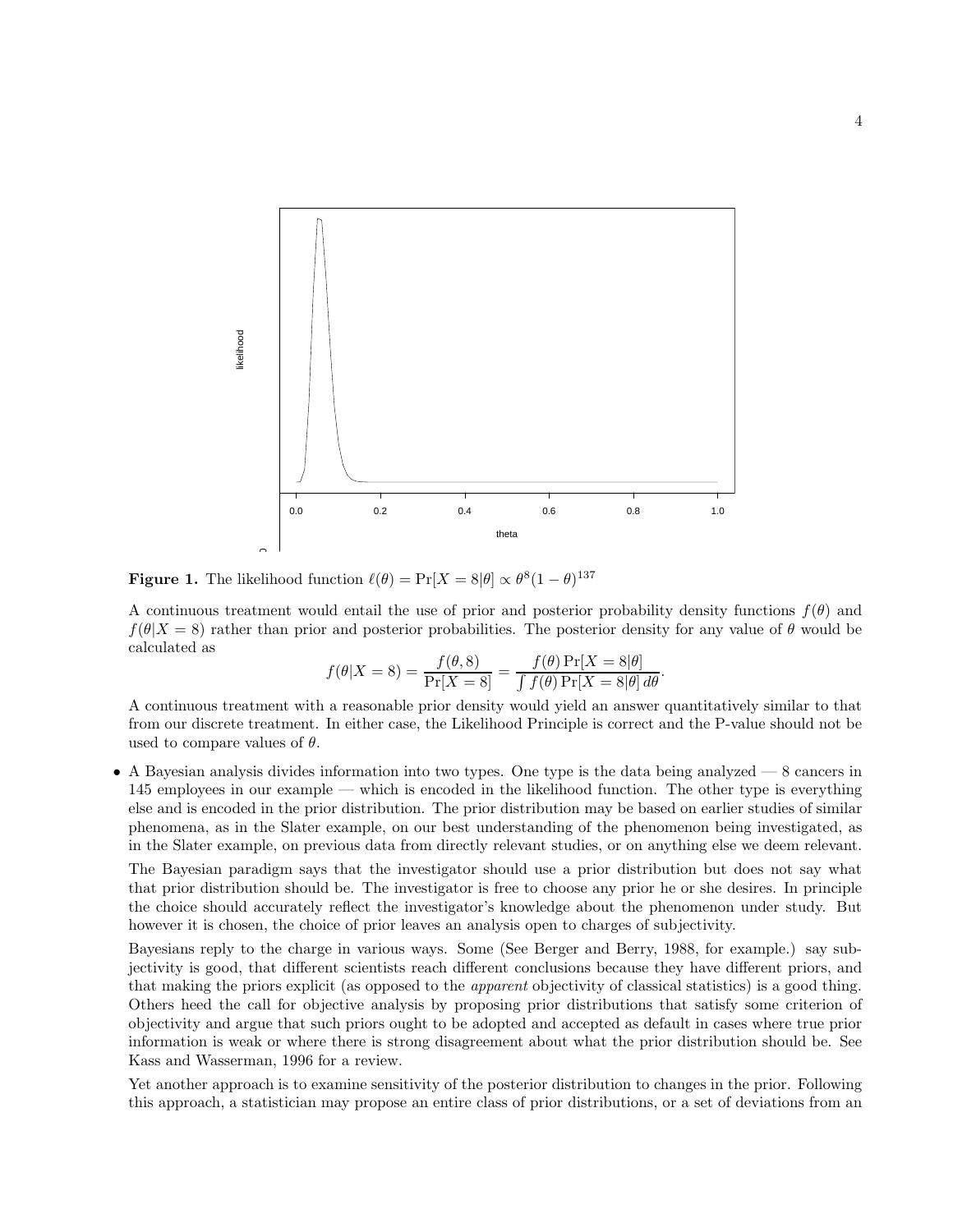initial prior, meant to approximate the set of all prior distributions that would be used by reasonable people. Each prior distribution in the class can be updated to create a class of posterior distributions which can be examined for sensitivity. As an example, one could compute upper and lower bounds on  $Pr[A|X=8]$  over the set of all prior probabilities belonging to some reasonable class.

In the Slater example the posterior is highly sensitive to the choice of prior and the range of posterior probabilites would be large. And that's because there is not much information in the data to distinguish between the four values of θ. The likelihood function varies only by a factor of about 4 to 1 for the values of  $\theta$  we consider. In other problems the likelihood function can vary by many orders of magnitude. There, the sharpness of the likelihood function would overwhelm distinctions between prior distributions in quite a large class.

The question of sensitivity is a question of whether the likelihood function is sharply peaked relative to priors in a reasonable class. If the likelihood is sharp then the posterior is insensitive to the choice of prior. In the Slater example, the likelihood function clearly points to values of  $\theta$  less than about 0.15. Had our prior information been weaker, leading us to consider values of  $\theta$  in the whole unit interval, then the likelihood function would have appeared sharply peaked over the range of a priori reasonable values of  $\theta$ . Our actual prior restricted attention to  $\theta \in [0.03, 0.06]$ , a range over which the likelihood function is relatively flat.

• Bayesian analyses are sometimes criticized as philosophically unsound. Specifically, the Bayesian analysis treats  $\theta$  as though it were a random variable whereas classical analysis treats  $\theta$  as a fixed constant, albeit unknown. And the truth, at least the notional truth behind the binomial sampling model for X, is that  $\theta$  is fixed, not random. So there is no meaning to the concept of  $\theta$  as a random variable. That is,  $\theta$  either is or is not equal to 0.03. There is no such thing as  $Pr[\theta = .03]$ . Furthermore, probability is defined as the limit, as the number of trials gets large, of a relative frequency in a sequence of events. Since there is only one instance of  $\theta$  and not an infinite sequence of  $\theta_i$ 's, quantities such as  $Pr[\theta = .03]$  have no meaning.

The Bayesian reply is twofold. First, treating  $\theta$  as a random does not mean that we believe  $\theta$  is random. Rather, it expresses the state of our knowledge about  $\theta$ . A sharply peaked distribution expresses strong knowledge about  $\theta$ ; a relatively flat distribution expresses weak knowledge. The distribution describes us and our knowledge, not some fundamental property of  $\theta$ .

And second, the relative frequency definition of probability is too confining. Partly because the degree of knowledge interpretation is so useful, probability can and should be interpreted broadly enough to accomodate it. Like any other mathematical construct, its definition is purely mathematical, not tied to the physical reality of whether there exists an infinite sequence of events. Any mathematical construct can be applied wherever it is useful. And the Bayesian paradigm is useful.

• The distinction between Bayesian and classical statistics would be of only philosophical interest if both approaches led to similar conclusions. So it is worthwhile investigating whether they do. We saw in the Slater example that the classical P-value is approximately 0.07, or very close to the widely accepted critical value of 0.05, below which null hypotheses are rejected. In other words, a classical analysis of the Slater data is very close to rejecting  $H_0: \theta = .03$ . On the other hand, both the likelihood function and the Bayesian analysis say that the evidence against  $\theta = .03$  is not very strong — only about 3 or 4 to 1. The two approaches disagree.

The question of when Bayesian and classical analyses yield similar results, or when a classical P-value can be interpreted as approximately a Bayesian posterior probability, has been studied in some generality. A good place to begin dipping into the literature is the pair of papers Casella and Berger, 1987 and Berger and Sellke, 1987 and the accompanying discussion.

• In assessing the evidence at Slater school Dr. Neutra "went on to estimate that as many as a thousand out of a total of eight thousand schools in California might be situated near power lines, and he concluded that 'clusters like this in schools near power lines could well occur by chance' ". Neutra's reasoning went something like this: Of the thousand or so schools near power lines, it is the one or ones with the largest number of cancer cases that will call itself to our attention as a possible cancer cluster. If in fact  $\theta = 0.03$ , then it is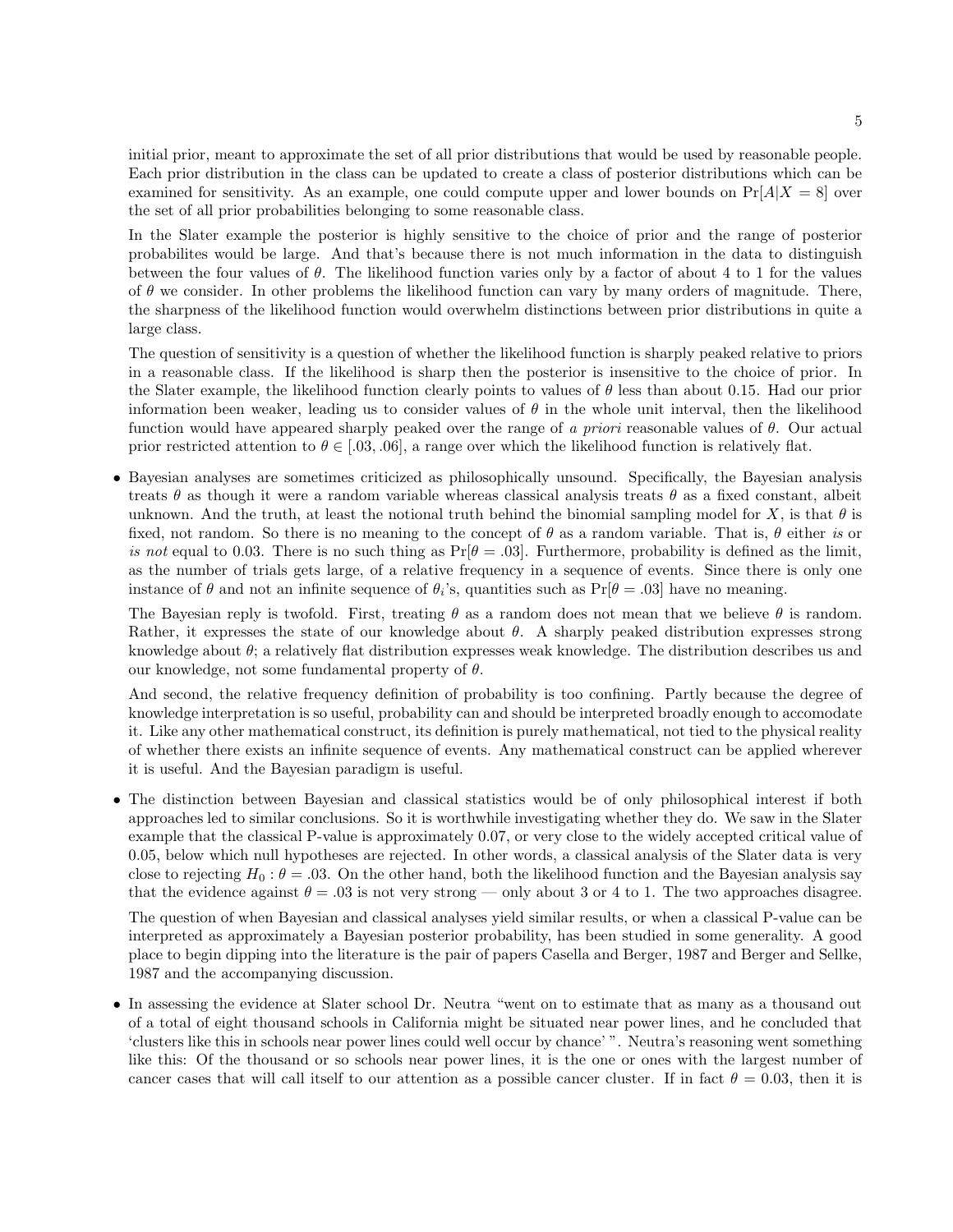quite possible that at least 1 of the 1000 schools will have as many as 8 cancers. So the fact that one school has 8 cancer cases is not much evidence against  $H_0$  :  $\theta = 0.03$ .

To see how this reasoning might be made more formal, suppose there are 1000 schools in California situated near power lines each having 145 employees at risk. Let  $X_i$  be the number of cancer cases in school i and define  $Y = \max(X_i)$ . Then a classical P-value would be

$$
\begin{array}{rcl}\n\text{P-value} & = & \Pr[Y \ge 8 | \theta = .03] \\
& = & 1 - \Pr[Y \le 7 | \theta = .03] \\
& = & 1 - \prod_{i} 1 - \prod_{i} \Pr[X_i \le 7 | \theta = .03] \\
& \approx & 1 - 0.9282974^{1000} \\
& \approx & 1.\n\end{array}
$$

Even if there were only 10 schools instead of 1000, the P-value would be  $1 - 0.9282974^{10} \approx 0.52$  and Neutra is right: there is not much evidence against  $H_0$ , at least according to the classical notion of evidence.

A Bayesian analysis would begin with the likelihood function

$$
\ell(\theta) = \Pr[Y = 8|\theta] \n= \Pr[Y \le 8|\theta] - \Pr[Y \le 7|\theta],
$$

which yields, for our four  $\theta$ 's,

$$
\ell(.03) \approx 1.3e^{-14}
$$
,  $\ell(.04) \approx 1.9e^{-60}$ ,  $\ell(.05) \approx 1.7e^{-156}$ ,  $\ell(.06) \approx 5.1e^{-308}$ ,

which favors Theory A over the other three theories by 46 orders of magnitude or more. The likelihood function for all values of  $\theta$  is plotted in Figure 2. It has its maximum near  $\theta = 0.015$  which is the value of  $\theta$  most Figure 2 strongly supported by this likelihood function. In fact, this likelihood function strongly suggests that  $\theta$  is less than about 0.02.

#### Figure 2 about here